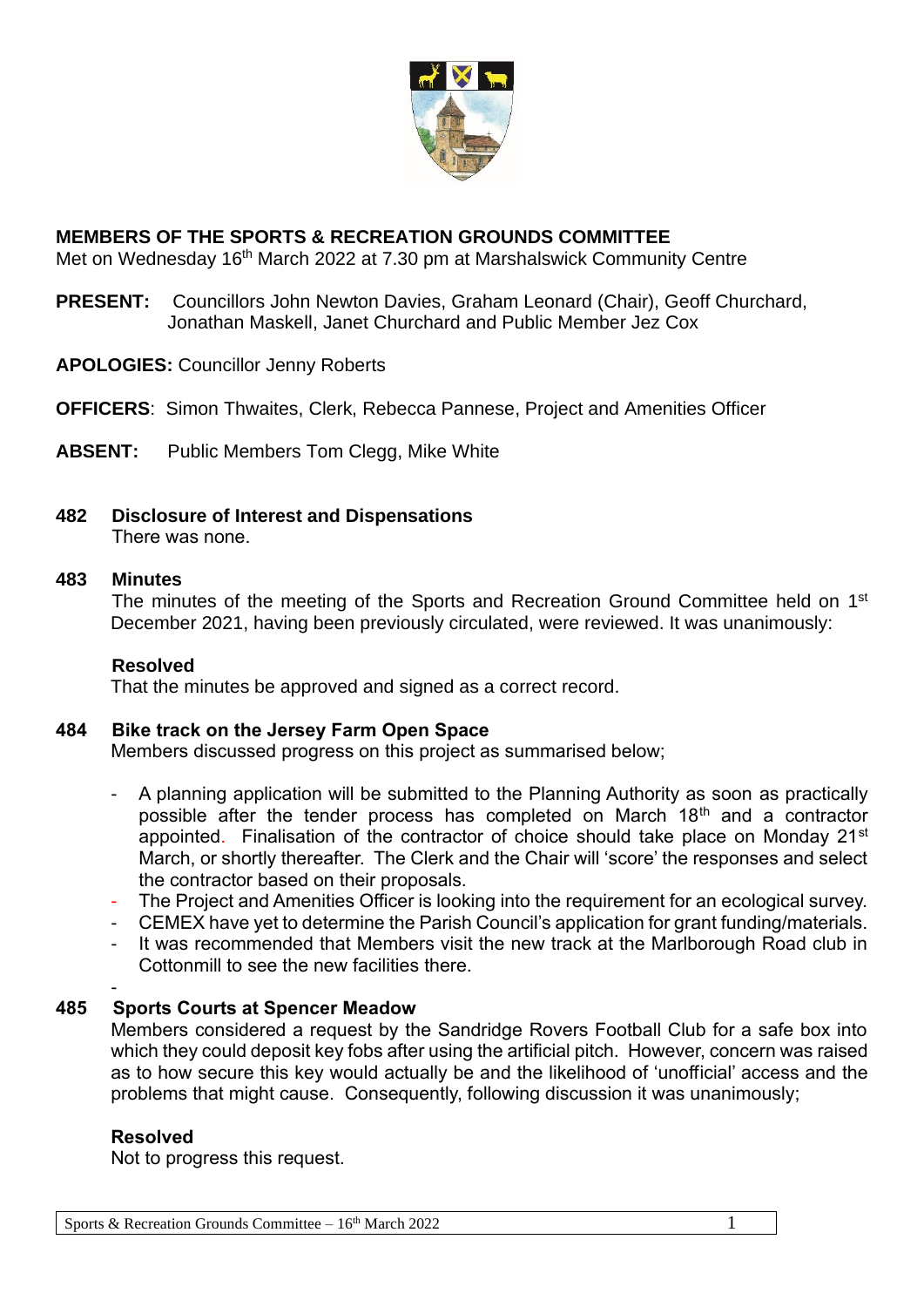The Football Club will be informed of this decision.

# **486 Frequency of Committee Meetings**

The following committee meeting dates were noted by members;

June 22nd 2022 September 21st 2022 December 7<sup>th</sup> 2022

## **487 Capital Works for 2023/2024**

The Project and Amenities Officer was asked to obtain costings the following items and to report back to the next meeting with a view to their being put provisionally into the 2023/2024 Sports and Recreation programme of works.

William Bell – table tennis table Adventure Playground – reinstate missing slide Play equipment for children with disabilities Renovation to the timber steps to the slide at Damson Way Provision of wet pour paths linking the four pieces of apparatus for wet weather use Renovation of the slide at Spencer Meadow Land drains at Harness Way

The Clerk undertook to organise the following;

To write a short article for the next Neighbourhood News on the subject of potential items of play equipment for children with disabilities.

The Clerk/Projects and Amenities Officer to investigate improving the access points to the Harness Way field from Jersey Lane using wood chippings

## **488 Access from The Ridgeway to the William Bell Open Space**

Members were informed that a report to request funding for improvements to the surfacing at this location would be considered at the next Finance Committee meeting. The Project and Amenities Officer informed the meeting which of three options offered by contractors was thought most suitable and this was accepted.

## **489 Court Hire Fees**

Following discussion in which the current, difficult, financial situation facing everyone was raised, and not wishing to add to this burden, it was unanimously;

## **Resolved**

Not to increase hire fees for the coming year.

## **490 Bench in William Bell Open Space**

Members discussed at length a request by an elderly resident to relocate the bench adjacent to her garden fence (on The Ridgeway) following many incidents of anti-social behaviour. It was unanimously;

## **Resolved**

To ask the Project and Amenities Officer to cost the installation of new fence panels at the boundary point in question and to consider planting shrubs that would deter further intrusions to the resident's garden. This to be reported back to the June meeting with a holding response sent to the resident meanwhile.